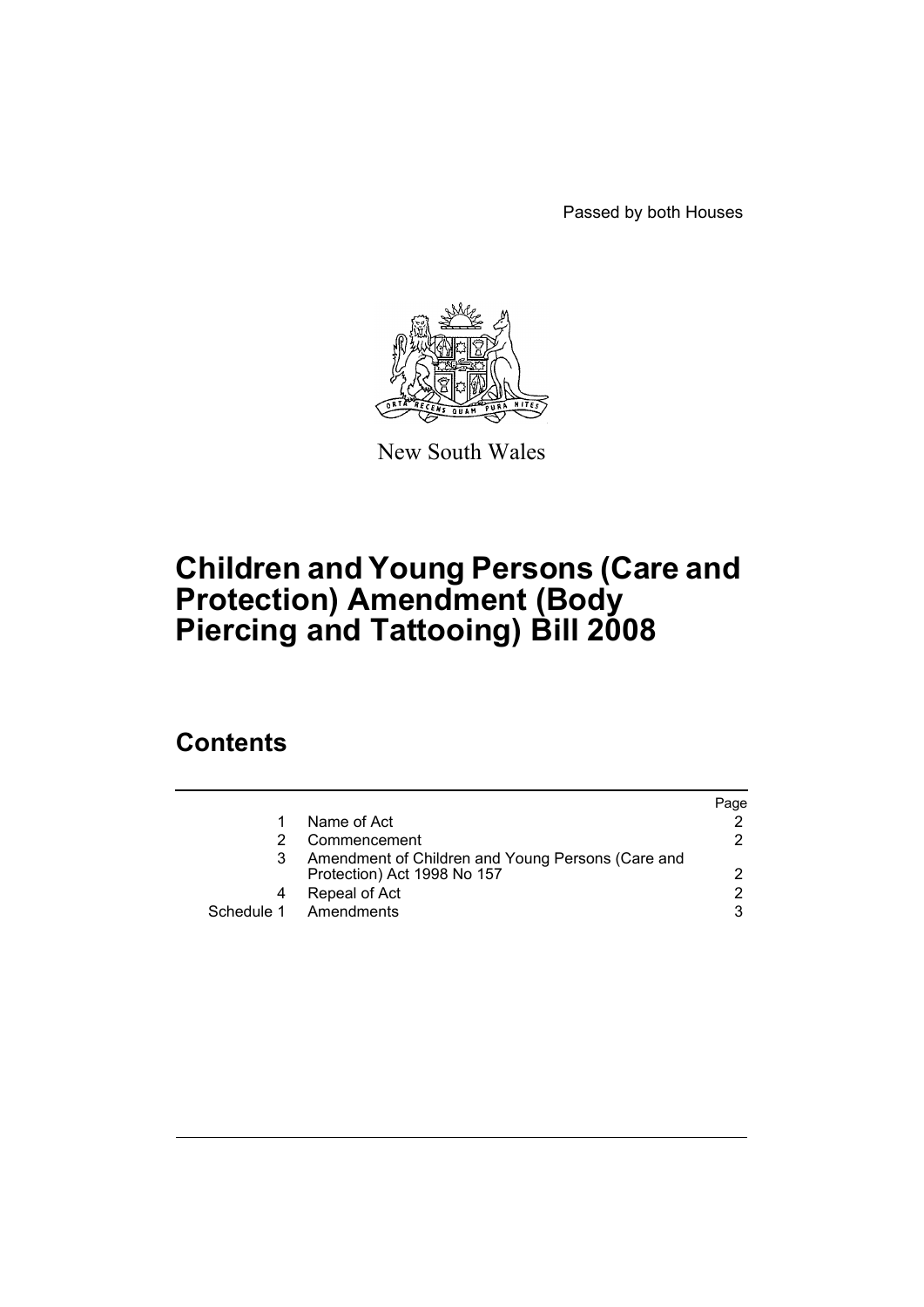*I certify that this public bill, which originated in the Legislative Assembly, has finally passed the Legislative Council and the Legislative Assembly of New South Wales.*

> *Clerk of the Legislative Assembly. Legislative Assembly, Sydney, , 2008*



New South Wales

## **Children and Young Persons (Care and Protection) Amendment (Body Piercing and Tattooing) Bill 2008**

Act No , 2008

An Act to amend the *Children and Young Persons (Care and Protection) Act 1998* relating to body piercing and tattooing of children and young persons.

*I have examined this bill and find it to correspond in all respects with the bill as finally passed by both Houses.*

*Assistant Speaker of the Legislative Assembly.*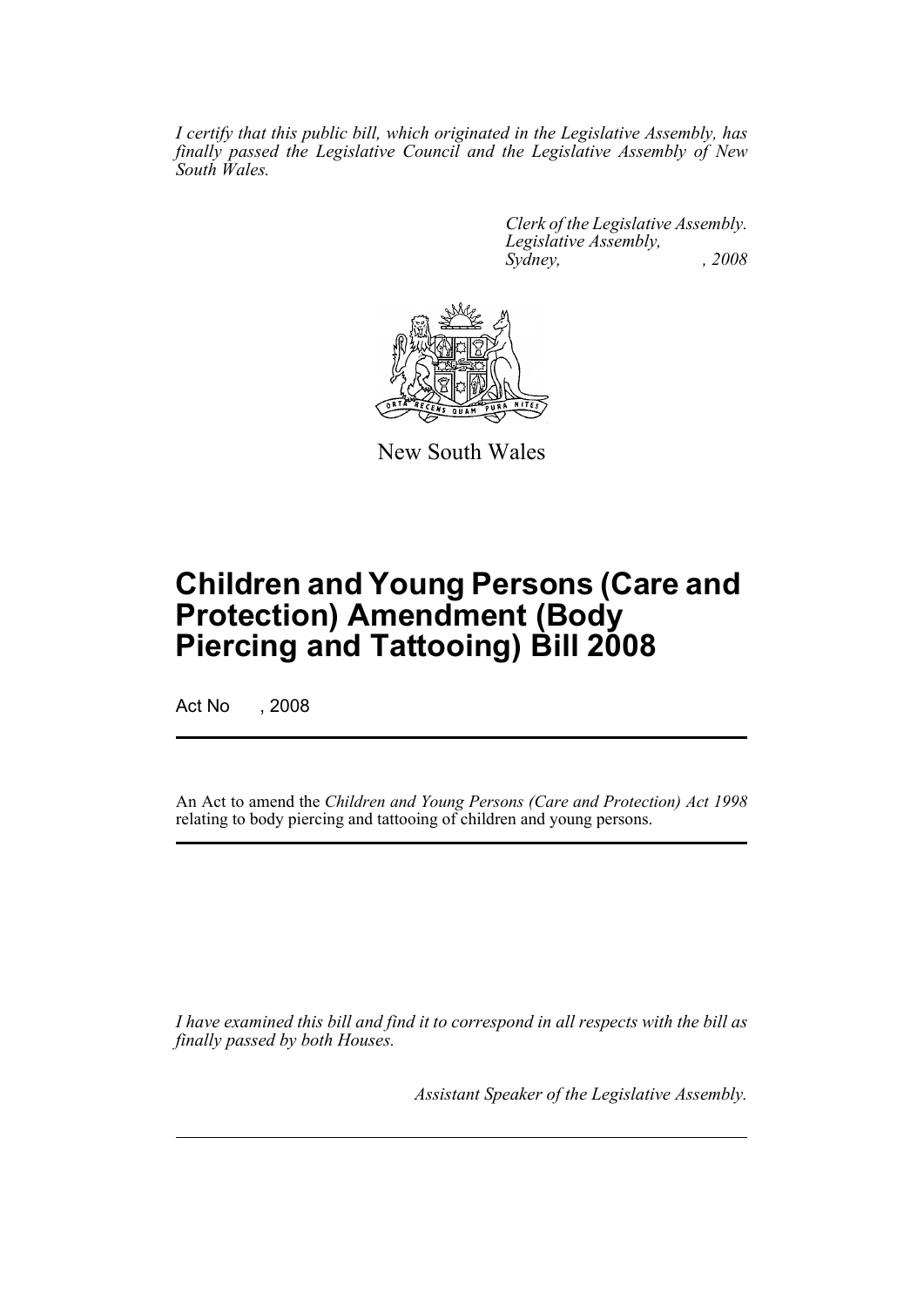Children and Young Persons (Care and Protection) Amendment (Body Clause 1 Piercing and Tattooing) Bill 2008

#### <span id="page-2-0"></span>**The Legislature of New South Wales enacts:**

#### **1 Name of Act**

This Act is the *Children and Young Persons (Care and Protection) Amendment (Body Piercing and Tattooing) Act 2008*.

#### <span id="page-2-1"></span>**2 Commencement**

This Act commences on the day occurring 28 days after the date of assent to the Act.

#### <span id="page-2-2"></span>**3 Amendment of Children and Young Persons (Care and Protection) Act 1998 No 157**

The *Children and Young Persons (Care and Protection) Act 1998* is amended as set out in Schedule 1.

#### <span id="page-2-3"></span>**4 Repeal of Act**

- (1) This Act is repealed on the day following the day on which the Act commences.
- (2) The repeal of this Act does not, because of the operation of section 30 of the *Interpretation Act 1987*, affect any amendment made by this Act.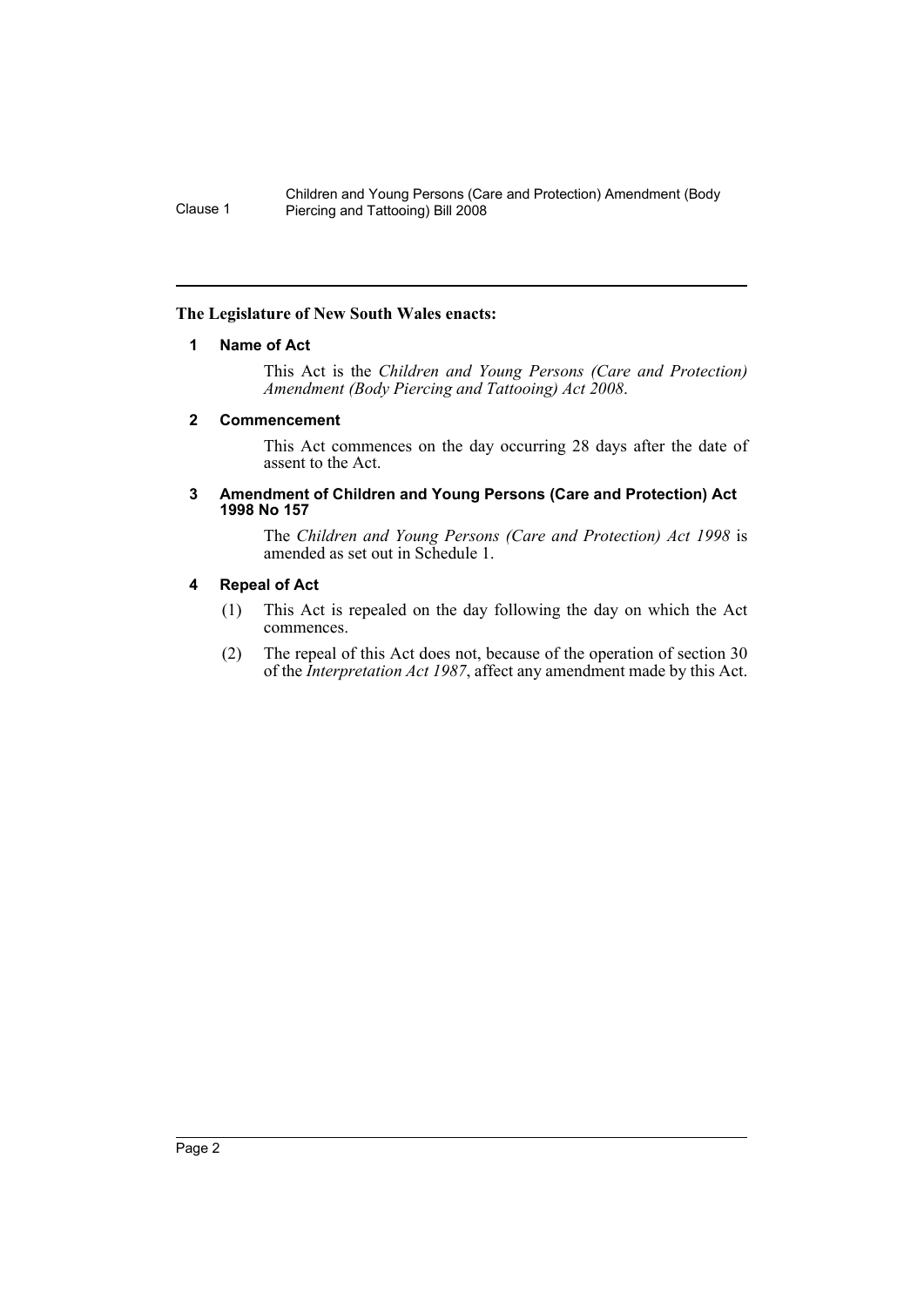Children and Young Persons (Care and Protection) Amendment (Body Piercing and Tattooing) Bill 2008

Amendments **Schedule 1** and the set of the set of the set of the set of the set of the set of the set of the set of the set of the set of the set of the set of the set of the set of the set of the set of the set of the set

### <span id="page-3-0"></span>**Schedule 1 Amendments**

(Section 3)

**[1] Section 230**

Omit the section. Insert instead:

#### **230 Tattooing of children and young persons**

- (1) In this section, *tattooing* means any procedure the purpose of which is to make a permanent mark on the skin of a person, and includes the procedures known as scarification, branding and beading.
- (2) A person must not perform tattooing on any part of a child's or young person's body unless the person has first obtained the consent of a parent of the child or young person, given in accordance with this section, to the tattooing of the child or young person in that manner and on that part of the child's or young person's body.

Maximum penalty: 200 penalty units.

(3) The consent of a parent to the tattooing must be given in person by a parent accompanying the child or young person or in writing.

#### **[2] Section 230A**

Insert after section 230:

#### **230A Body piercing of children**

- (1) In this section, *body piercing* means piercing a part of the body of a person to insert a ring, bar or other thing through that body part.
- (2) A person must not perform body piercing on any part of:
	- (a) the genitalia of a child, or
	- (b) the nipples of a child.
	- Maximum penalty: 200 penalty units.
- (3) It is not a defence to a prosecution for an offence under subsection  $(2)$  that the child or a parent of the child consented to the body piercing of the child.